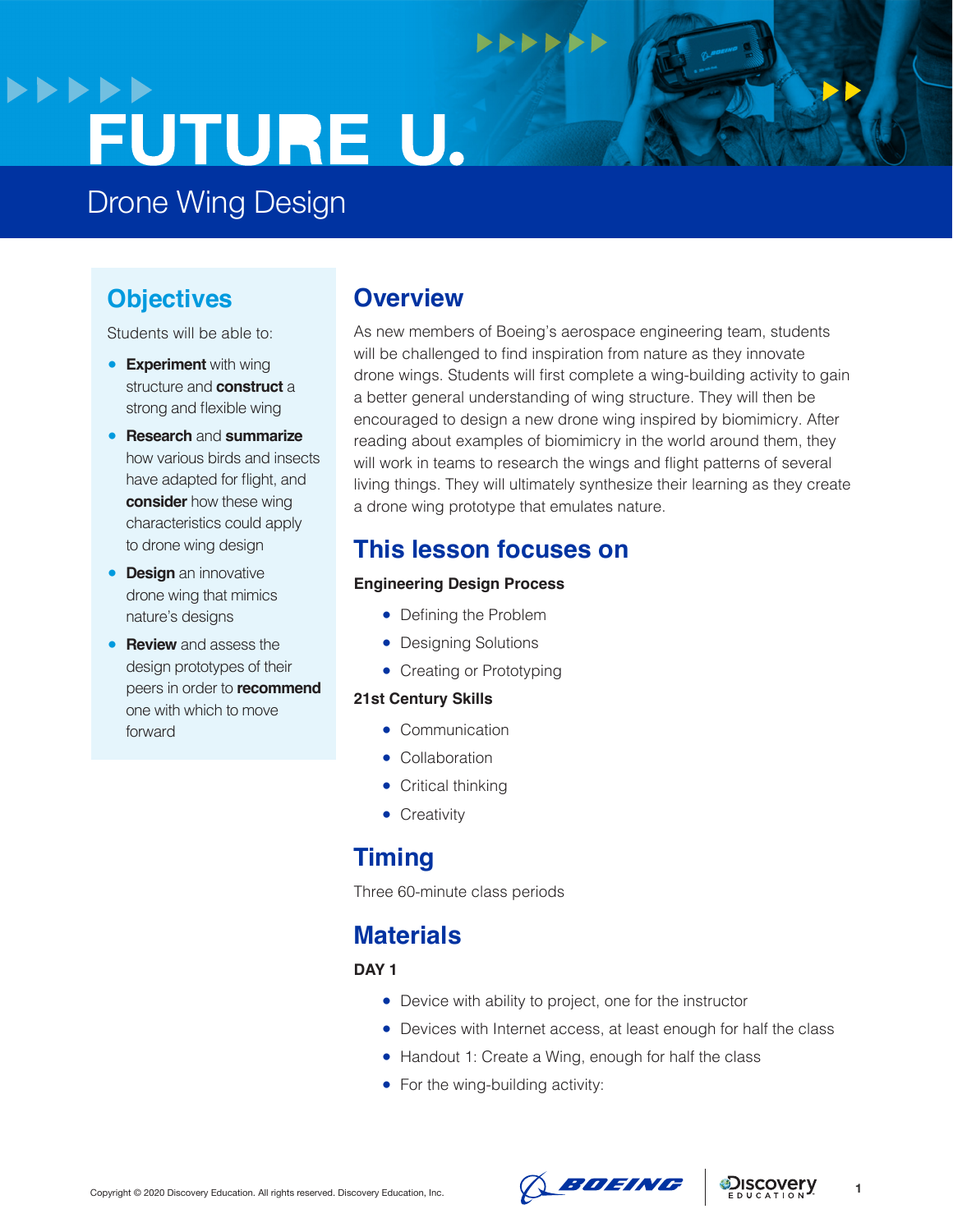- Several types of paper (about 100 pieces each of construction paper, index cards, copy paper, etc.) for the class to share
- Optional: Paper straws, about 100
- Tape (any kind), at least enough dispensers for one-quarter of the class
- Scissors, at least enough for one-quarter of the class
- Paper cups (any size), enough for one-quarter of the class
- Marbles or other weight (coins, etc.), enough to fill each of the paper cups
- String, about 10 feet

### **DAY 2**

- Device with ability to project, one for the instructor
- Devices with Internet access, enough for at least half the class
- "What is Biomimicry" [video](https://www.youtube.com/watch?time_continue=55&v=FBUpnG1G4yQ&feature=emb_logo)
- "Biomimicry: 9 Ways Engineers Have Been 'Inspired' by Nature" [article](https://interestingengineering.com/biomimicry-9-ways-engineers-have-been-inspired-by-nature), one per student (or students may access it online)
- Handout 2: Wing Research, one per student

### **DAY 3**

- Handout 3: Drone Wing Design, to project or one per student
- Modeling clay, one palm-sized ball for each group of three students
- Handout 4: Biomimicry Redesign\*, enough for one-third of the class
- Design Assessment and Recommendation slip (cut out in advance), one per student *Note:* In the box labeled "#\_\_\_\_", pre-write #1, #2, #3, and so on, so each handout has a different number.

### **Have you ever wondered. . .**

### **What exactly is a drone?**

A drone refers to an aircraft or a spacecraft that does not have a pilot. Another popular term for drone is "unmanned aerial vehicle" or UAV. While unmanned, today's drones have different levels of autonomy and cannot currently perform all of their functions without human intervention. The most autonomous drones still require a human to preprogram their flight paths, but they do operate using a wide range of technologies, including artificial intelligence and computer vision.

Drones date all the way back to World War I when the U.S. and France worked to develop unmanned and automatic airplanes. However, it was only a few years ago that drones began increasing in popularity. Because of the way in which they can be controlled from afar and are easily able to access remote areas, more and more drones are now being used for a range of commercial purposes—from monitoring traffic, surveying remote areas, fertilizing crops, and delivering medical supplies. As drones continue to progress and evolve, they should move toward full autonomy in all aspects of flight.<sup>1</sup>

### **What is biomimicry?**

According to the Smithsonian Science Education Center, biomimicry is "the imitation of designs and processes found in nature. It asks how we humans can benefit from mimicking the intricate and graceful systems



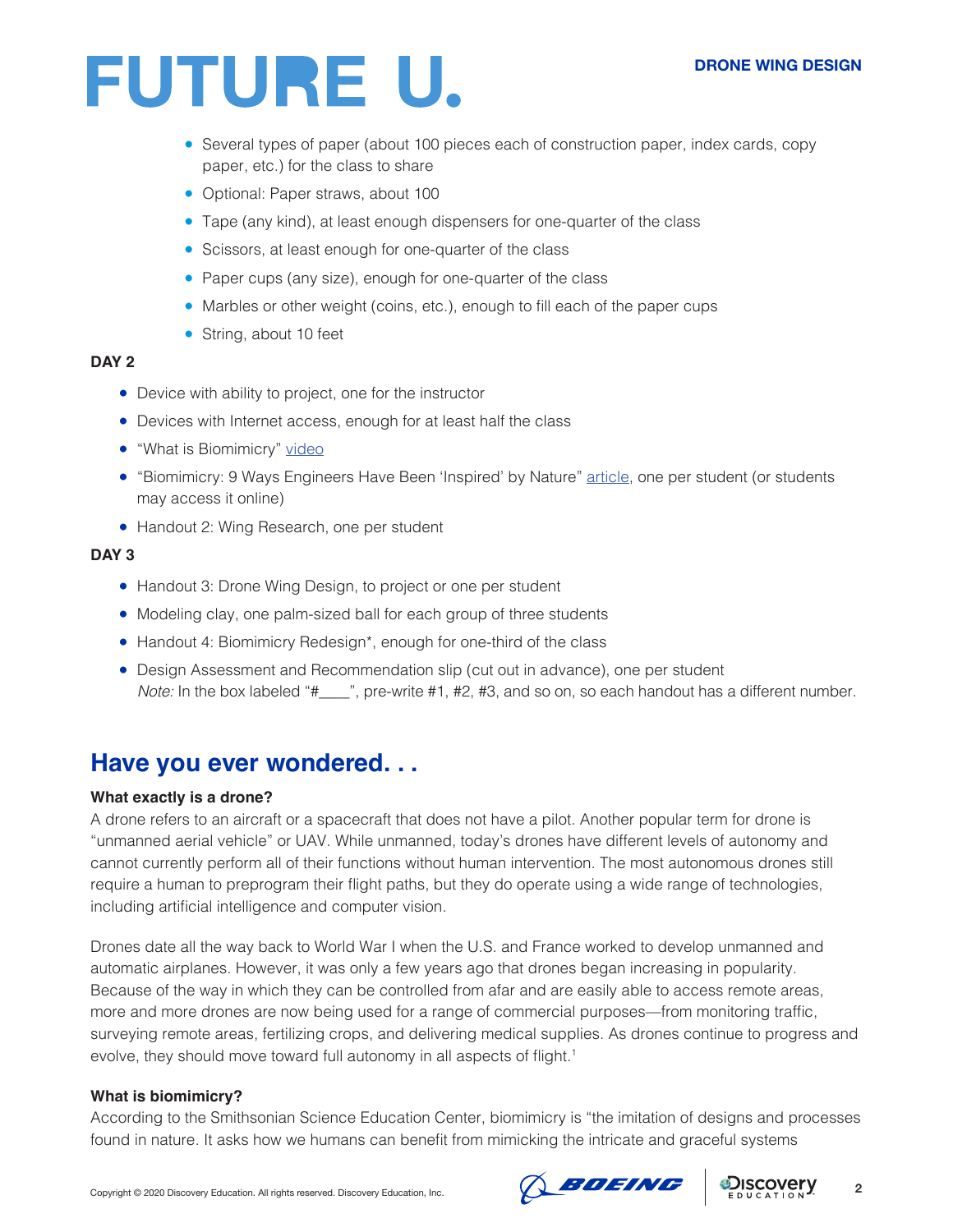displayed by life forms all over the world." It is based on the premise that because organisms have been evolving for billions of years, many have already developed optimal solutions to living on Earth. It therefore makes sense that scientists, engineers, and inventors would look to the natural world as they try to design sustainable solutions! From examining processes such as birds' flight, underwater signals sent by dolphins, or how fish swim, humans are able to learn from evolution and imitate nature as they create better, stronger, and more sustainable systems and designs.<sup>2</sup>



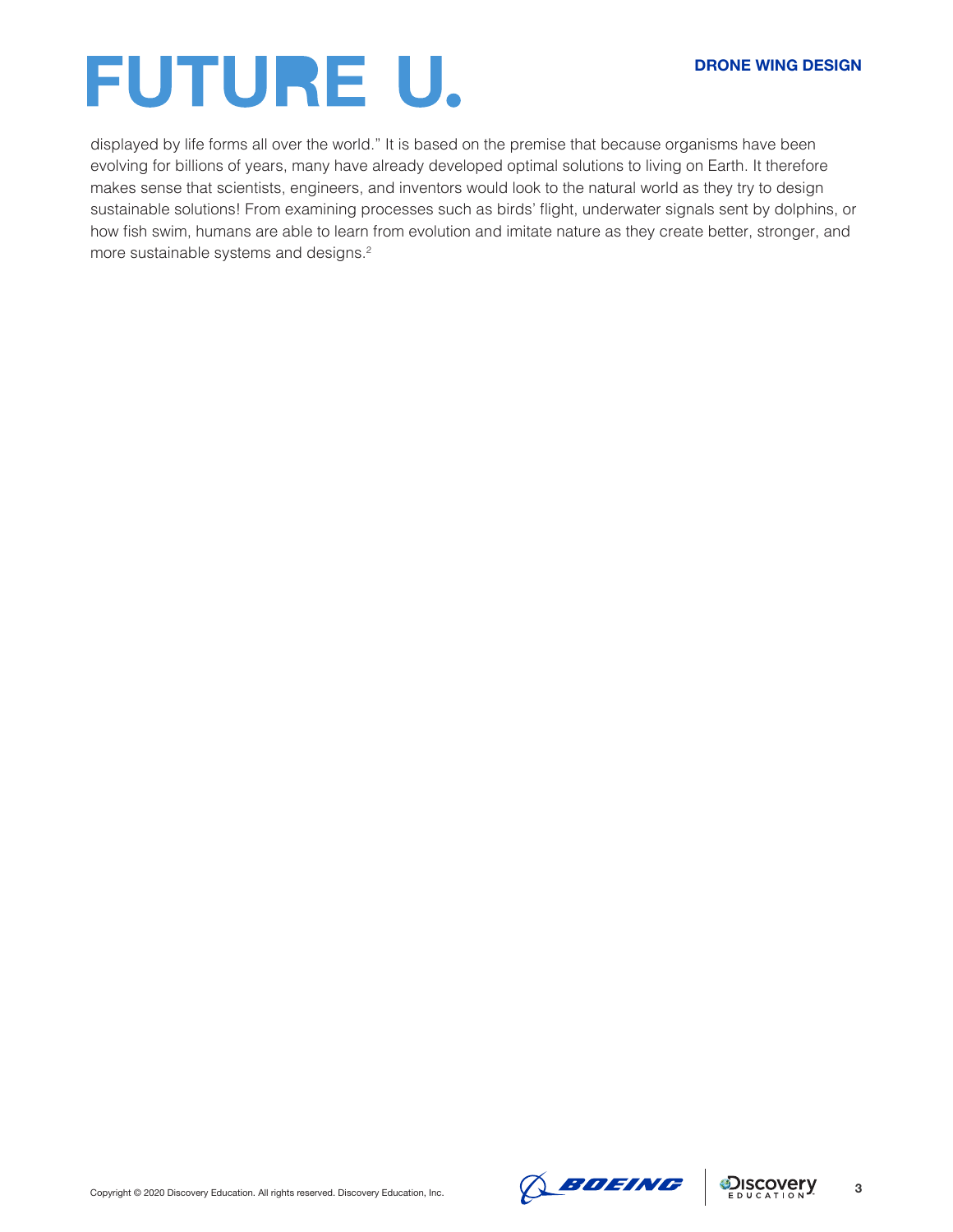# **Make Connections**

### **How does this connect to students?**

Drones are currently changing industries in both commercial and nonprofit sectors. They are credited with being able to "increase work efficiency and productivity, decrease workload and production costs, improve accuracy, refine service and customer relations and resolve security issues."<sup>3</sup> While they've become critical to many businesses and organizations, others are just starting to recognize their potential.

As students progress through school, it is likely that the impact of drones on their lives (and their future careers) will continue to grow. Drones are already used for everything from delivering packages and prescriptions to monitoring and spraying crops to capturing high definition imagery for real estate agents. . . and their use is only expected to expand.

Therefore, it is important for students to be aware of drones' potential so they are ready to join the workforce and the world with an understanding of the role that they play.

### **How does this connect to careers?**

### **Aerospace Engineer:**

Aerospace engineers design aircraft, spacecraft, drones, and satellites. These engineers have many standards and goals that their designs must meet, depending on the industry that their design will service.

**Software Engineer:** Software engineers develop software and systems for everything from games and business applications to drone operating systems. They work with others to determine their software needs, and then they design, develop, and test their system according to the user's specifications.<sup>4</sup>

### **Biomimicry Specialist:**

Biomimicry specialists usually receive a graduate certificate in biomimicry so they are equipped to help companies or organizations incorporate sustainable design and biomimicry principals into their problem solving. They may work as product designers, packaging designers, building designers, inventors, or sustainability-focused engineers.<sup>5</sup>

### **How does this connect to our world?**

The uses of drones in today's world is ever-expanding. While their commercial potential is huge, it is also important to note the way in which drones can make a difference.

Drones, for example, are becoming more and more useful in delivering medical supplies to remote populations. For instance, a company called Zipline uses drones to deliver medical supplies and products to remote areas around the world, flying over 25,000 miles each day from various global distribution centers.<sup>6</sup>

Similarly, drones have helped with the COVID-19 pandemic. Morocco, for instance, has used drones for public service announcements, sanitation, and aerial surveillance during lockdowns. Australia is experimenting with how drones can be used to preemptively spot signs of sickness (such as coughing and high body temperatures), and several Asian countries have used drones to spray disinfectant.<sup>7</sup>

These are just a few examples of how drones can be used for global good. As they become more and more autonomous, their uses will only continue to evolve and grow.

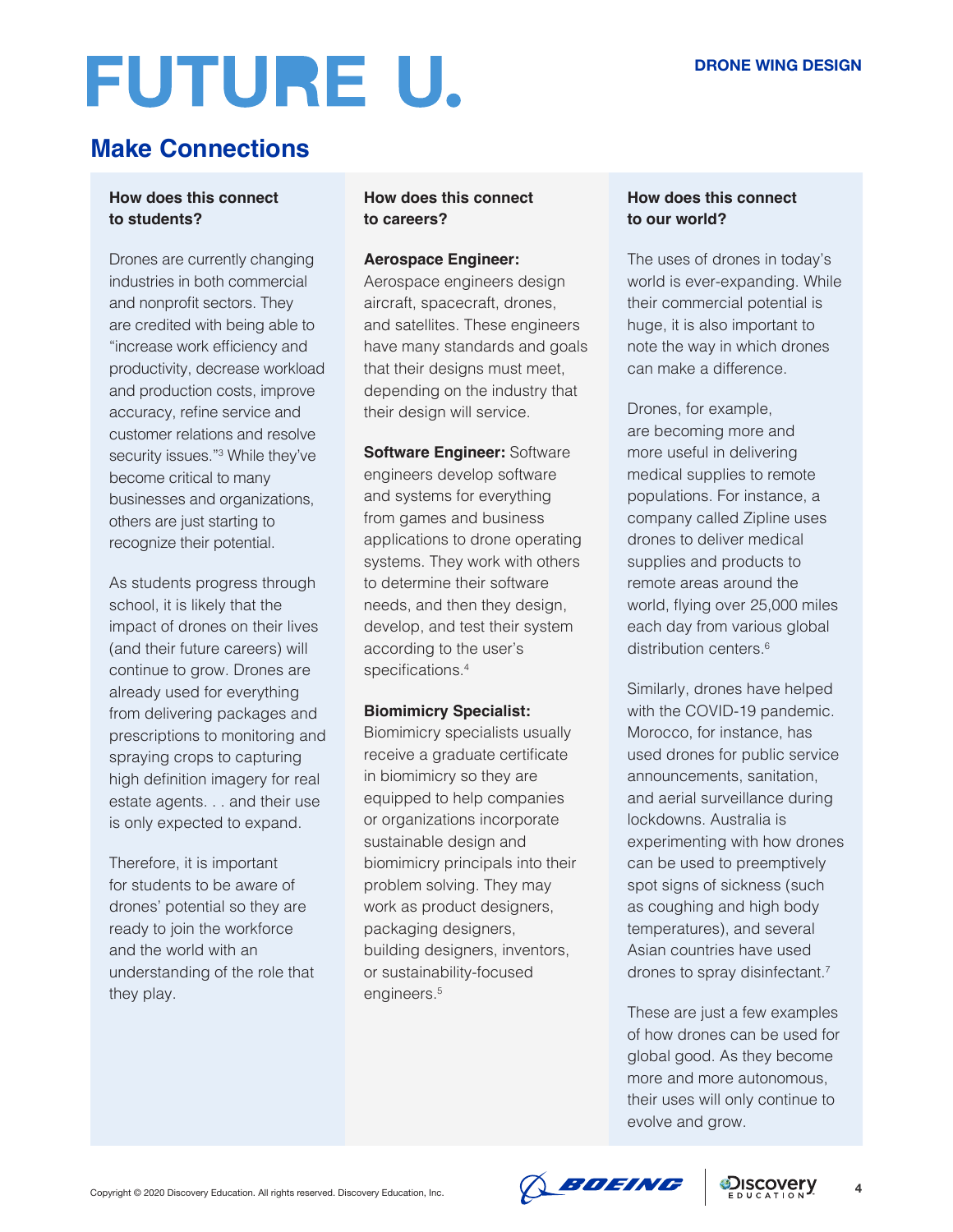#### **Sources**

- 1 "Drone technology uses and applications for commercial, industrial and military drones in 2020 and the future." Business Insider. businessinsider.com/drone-technology-uses-applications
- 2 "Five Things to Know About Biomimicry." Smithsonian Science Education Center. ssec.si.edu/stemvisions-blog/five-things-know-aboutbiomimicry
- 3 "Drone technology uses and applications for commercial, industrial and military drones in 2020 and the future." Business Insider. businessinsider.com/drone-technology-uses-applications
- 4 "Learn About Being a Software Engineer." Indeed Careers. indeed.com/career-advice/careers/what-does-a-software-engineer-do
- 5 "Who employs biomimicry specialists and professionals?" Medical Technology Schools. https://www.medicaltechnologyschools.com/ biological-sciences/what-is-biomimicry
- 6 Zipline. flyzipline.com/
- 7 "Is the future of drones now?" Forbes. forbes.com/sites/stevebanker/2020/06/11/is-the-future-of-drones-now/#463270e03284

# **Blueprint for Discovery**

### **DAY 1**

- **1.** Begin the class session by writing "DRONE" on the board. Explain that "drone" refers to an aircraft or spacecraft that does not have a pilot. There are many different kinds of autonomous vehicles including those that travel underseas as well as on the ground—but drones refer specifically to those that can fly.
- **2.** Then challenge students to brainstorm all the uses for drones that they can think of. If needed, kick off with an example like aerial photography or shipping and delivery.

Once students have shared their thoughts, identify any of the following ideas that have not been mentioned: aerial photography, express shipping/delivery, disaster assistance, search and rescue operations, geographic mapping, building safety inspections, crop monitoring, cargo transport, law enforcement, storm tracking and forecasting, military uses such as target decoys, and more.<sup>2</sup> Also mention that other types of autonomous vehicles are being explored for transport of cargo and even humans!

- **3.** Go on to explain that drone use is still in its initial phases. They cannot yet function entirely by themselves; they need some kind of support from people on the ground. However, companies are finding that drones can help increase productivity and decrease workloads because they do not require people aboard! They also help companies access remote areas easily and quickly. As more and more companies around the world are beginning to recognize the potential of drones, their adoption is growing and their technology is continuing to progress.
- **4.** Tell the class that Boeing is one of the many companies that recognizes the potential of drones, and they would like to increase the number of employees focused on this important area! Therefore, you would like to welcome the students to Boeing's aerospace engineering team. As new members of the team, they will be asked to help develop innovative drone wings.
- **5.** To better understand the overall mechanics of wings, explain that the class will begin by experimenting with their own wing design. Their challenge will be to create a basic wing that is flexible, strong, and lightweight! It should be as light as possible so it requires less fuel, but it also must remain strong and able to fly without breaking.



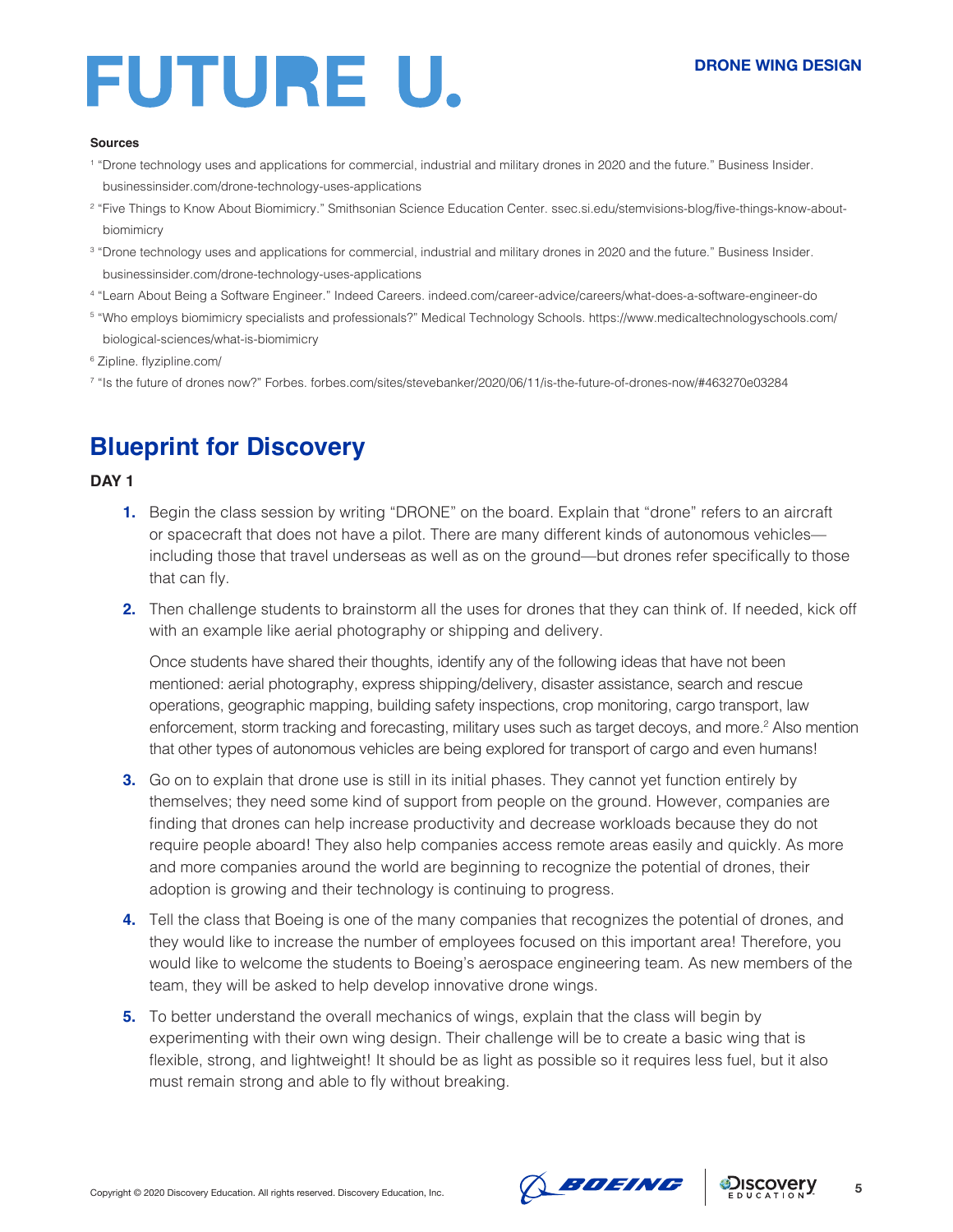### **DRONE WING DESIGN**

# FUTURE U.

- **6.** Write the word "deflection" on the board and explain that deflection occurs when a structure bends. Wings must be built to deflect a little bit. However, if a wing deflects too much, it can break and/or may not be able to fly.
- **7.** To demonstrate this point, ask a student volunteer to come to the front of the class and help with the following:
	- Ask the student to hold one arm out straight, parallel to the ground.
	- Give them a book to place on their shoulder and ask them to describe how heavy the book feels.
	- Then ask the student to move the book from their shoulder to the top of their extended hand.
	- Ask: Does it feel harder, easier, or the same amount of difficulty to hold the book this way?
	- Ask: If I were to continue adding books to the top of your hand, what do you think would happen?
	- Encourage the student to demonstrate that, after a certain amount of weight is added, they would no longer be able to hold their arm parallel to the ground. **This is deflection!**
- **8.** Then divide students into groups of three and distribute one *Handout 1: Create a Wing* to each student. Tell students that—rather than you telling them *how* to create a wing that is strong, flexible, and able to deflect a little bit—they will try it for themselves!

Read the directions provided and show the class where they can find the materials for this activity. Then explain that they will have the next 25–30 minutes to brainstorm, build their wing design, and optimize it (if time allows).

- **9.** When there are about 15 minutes left in the class period, give students a five-minute warning.
- **10.** When there are about 10 minutes left in the session, ask students to place their wings on display around the classroom. Once the wings are in place, instruct the class to quietly rotate around the room and observe their peers' designs. Encourage them to look for similarities and differences among the designs.
- **11.** Conclude the session with a full-class discussion around the following questions:
	- What features do many of the wings share? Why may this be the case?
	- Did you see any unique design features that caught your eye?
	- What design aspects could increase wing strength? What design aspects may increase wing flexibility?
	- As we look to build the strongest, lightest, most flexible wings possible, what could we look to (outside of this classroom) for inspiration?
- **12.** Wrap up by previewing that in the next session, students will look toward nature as they investigate what they can learn about wing design from living things that take flight!

### **DAY 2**

- **1.** Welcome students back to the second day of their new aerospace engineering position. Explain that today they will continue to investigate drone wing structure—this time through the lens of biomimicry.
- **2.** Play the "What is Biomimicry?" [video](https://www.youtube.com/watch?time_continue=55&v=FBUpnG1G4yQ&feature=emb_logo) and ask students to listen for what biomimicry is.
- **3.** When the video is complete, ask students to summarize their understanding of biomimicry. Guide them in understanding that *bio* means life and *mimicry* means to copy. Therefore, biomimicry is when humans use (or copy) ideas from nature to solve their own problems.



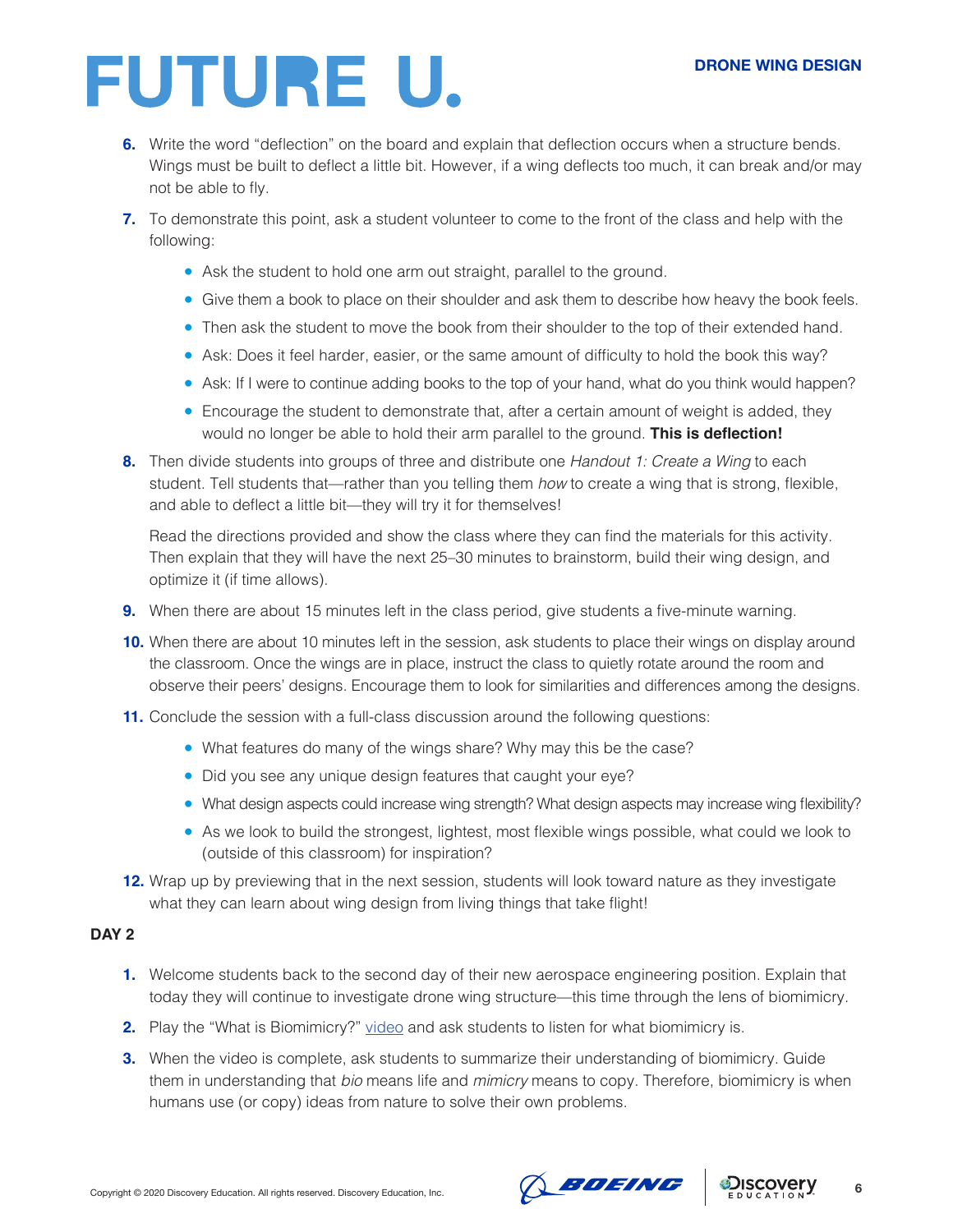### **DRONE WING DESIGN**

# FUTURE U.

- **4.** To better grasp how humans use biomimicry to solve design problems, pass out a copy of the "Biomimicry: 9 Ways Engineers Have Been Inspired' by Nature" article to each student or direct them to [bit.ly/3kTU2OX](http://bit.ly/3kTU2OX). Encourage them to read the article independently and annotate (or jot notes on) the article for:
	- 3 interesting facts
	- 2 points that surprised them
	- 1 thing they wonder
- **5.** Once students have finished reading, ask: Do you think biomimicry could help us develop innovative drone wings? Why or why not?

After listening to students' ideas, explain that in order to learn from nature, they are about to investigate the wings and flight patterns of several living things!

- **6.** Divide the class into new groups of three and distribute one *Handout 2: Wing Research* to each student. Prepare the class for the research activity by completing the following:
	- Review the directions provided and read through the chart's three categories. Be sure students understand that they will find information for the second column in the article and/or video—and then they will apply what they learned as they fill in the third column.
	- Instruct groups to split up the animals/insects to be researched. If they finish their portion of the research before time is called, they should move on to the final row and research a winged animal/insect of their choice.
	- Explain that students will have about 20–25 minutes to complete their research before sharing it with their group members.
- **7.** When there are about 15 minutes left in the class session, instruct groups to reconvene and share their research with each other. They should take notes in their chart as their classmates share. Encourage students to focus especially on the last column and share what can be learned from each winged creature. This will help them as they prepare to create their own drone wing!
- **8.** Wrap up the class session by inviting groups to share some of their most important takeaways. Encourage students to take notes on ideas that they may not have come up with in their own groups! Then either collect the students' work or instruct them to keep it in a safe place until the following class session.

### **DAY 3**

**1.** Begin the class session by displaying or distributing *Handout 3: Drone Wing Designs* and explain that these four designs are currently the most popular drone wing designs.

Give students a moment to look over the designs and share their observations.

Then ask students to consider: Based on these different wing designs…

- Which drones may be able to hover best?
	- Answer: Single rotor and multi rotor
- Which drones may be best suited for longer flights?
	- Answer: Fixed Wing, Single Rotor, and Fixed-Wing Hybrid
- Which drone(s) may need a longer distance for take-off and landing?
	- Fixed Wing



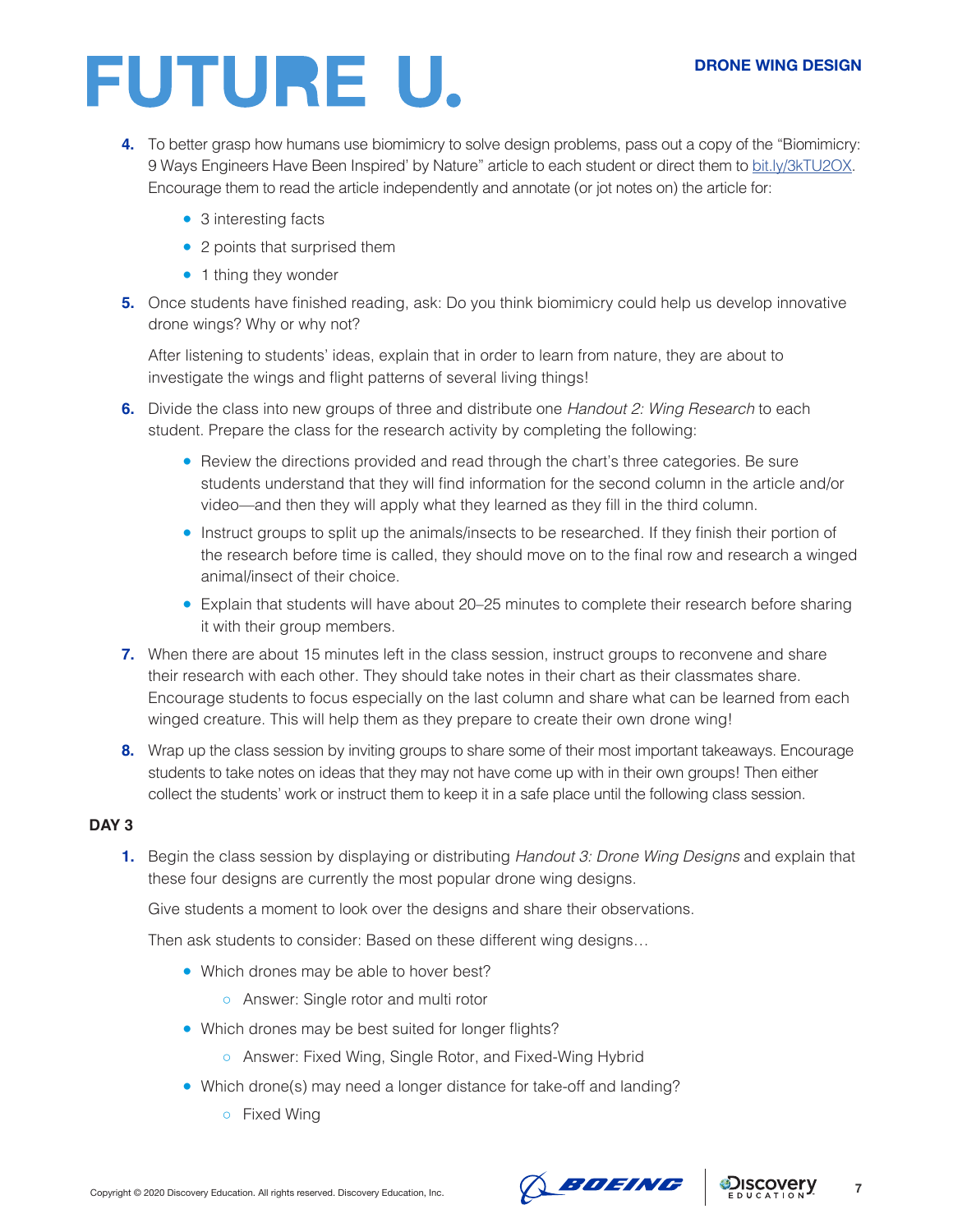**2.** Go on to explain that each current drone design has its own pros and cons. No design is perfect…. and for that reason, Boeing would like to continue innovating!

Explain that now that their training is complete, the students are ready to complete their first assignment: Develop innovative drone wings, based on what works well in nature!

- **3.** Ask students to take out their completed *Handout 2: Wing Research*. Then ask students to get back into their research groups and pass out one *Handout 4: Biomimicry Redesign* to each group. Prepare students for the activity by reviewing the following:
	- Read the handout's directions aloud.
	- Explain that students will work with their research groups to create their new drone wing design.
	- Emphasize that they *must* base their design decisions on biomimicry and what they learned from building their own wings. They must include labels on their sketch that explain their decision decisions.
	- Show groups where they can find the modeling clay when they are ready to create their 3D models.
	- Answer any student questions.
	- Deduct about 15–20 minutes from the end of the class period. Explain that students will have this much time to complete their designs, and then encourage them to begin!
- **4.** Give students a five-minute warning when there are 15–20 minutes left in class.
- **5.** When time is up, instruct groups to place their 2D sketches and 3D prototypes on display around the classroom, similar to how they previously shared their wing designs.
- **6.** Distribute one *Design Assessment* and *Recommendation* slip to each student and read the slip aloud. Explain that students will now rotate around the classroom, review each group's sketch and prototype, complete their recommendation, and then hand their slip to you.
- **7.** Wrap up by sharing the prototype that received the highest number of votes and take a moment to note some of the ways it incorporated biomimicry in order to be lightweight, strong, and flexible.

Then thank the students for their hard work and each of their innovative and nature-inspired designs. Encourage students to keep an eye on drones in the future to see how they continue to evolve and progress!

# **Extension**

Students can perform additional research on the different uses of drones. They will then consider for which use(s) their drone design may be best suited and they can optimize their wing design for this specific use.



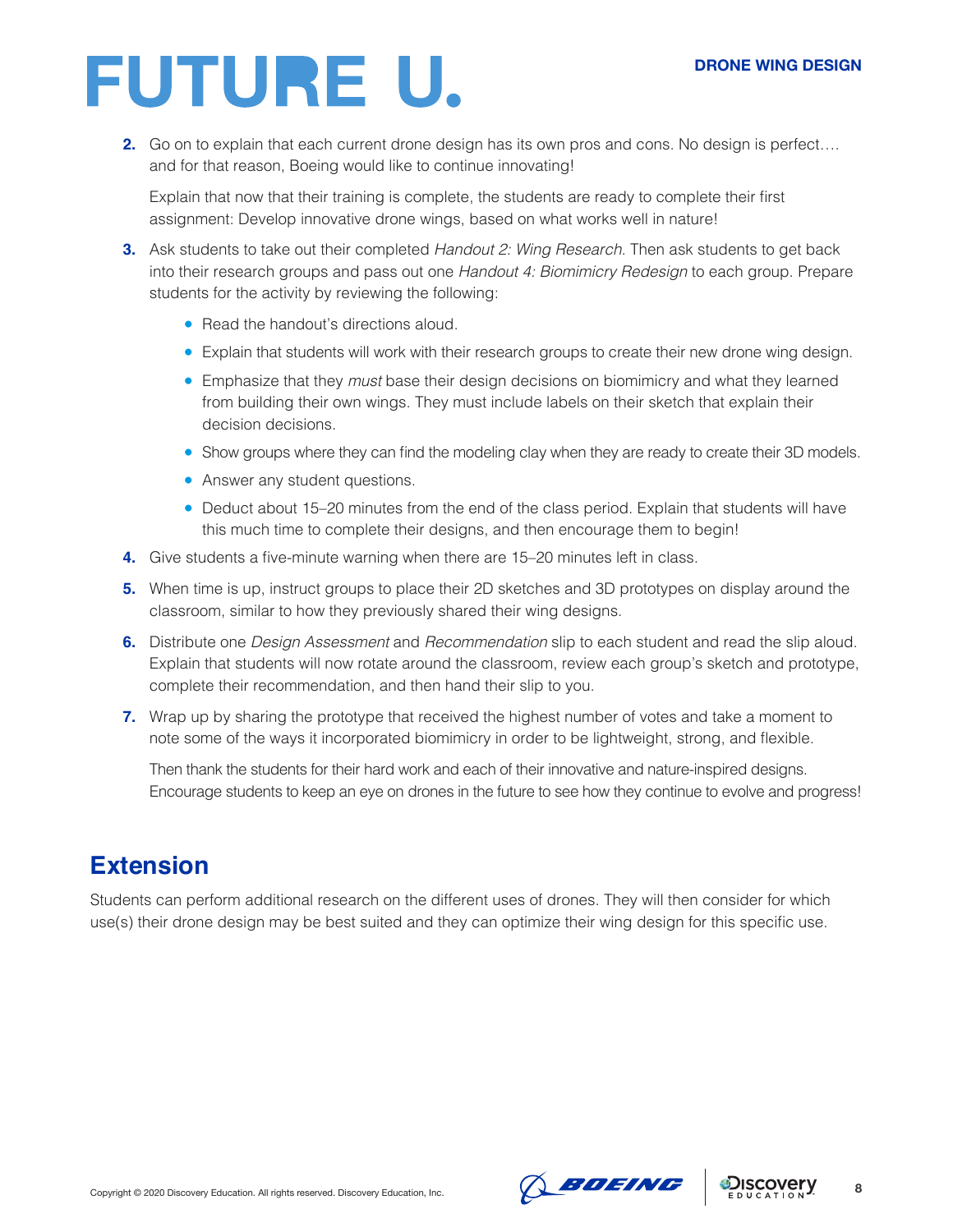# **National Standards**

### **Next Generation Science Standards**

Engineering Design

● MS-ETS1-1: Define the criteria and constraints of a design problem with sufficient precision to ensure a successful solution, taking into account relevant scientific principles and potential impacts on people and the natural environment that may limit possible solutions.

### Biological Evolution: Unity and Diversity

- Disciplinary Core Idea:
	- LS4.C: Adaptation
		- Adaptation by natural selection acting over generations is one important process by which species change over time in response to changes in environmental conditions. Traits that support successful survival and reproduction in the new environment become more common; those that do not become less common. Thus, the distribution of traits in a population changes.

### **Common Core State Standards for English Language Arts**

● CCSS.ELA-LITERACY.RST.6-8.1: Cite specific textual evidence to support analysis of science and technical texts.



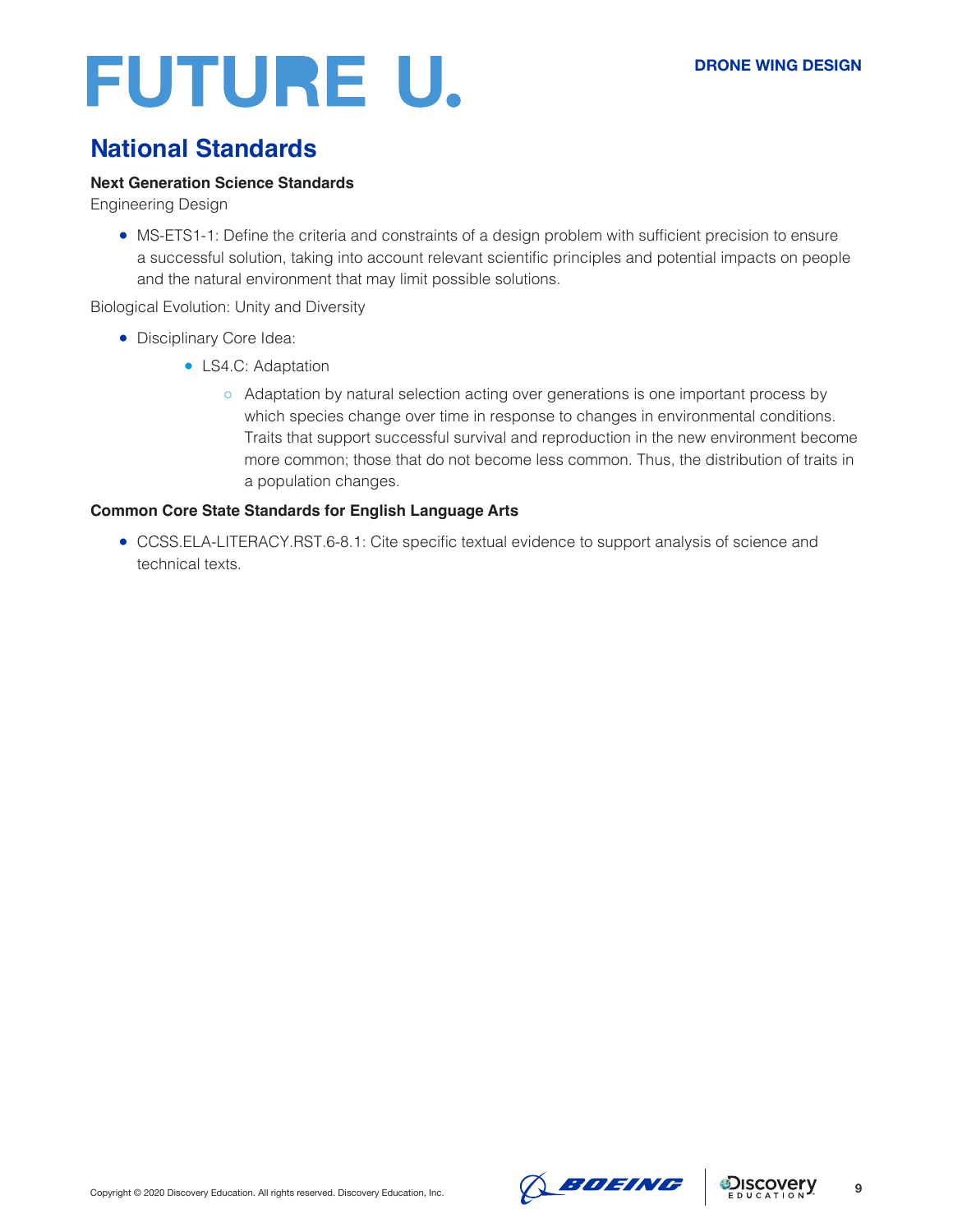# **Create a Wing STUDENT HANDOUT 1**

**Your Challenge:** Build a lightweight wing structure that is at least 12 inches long. It must be able to hold a heavy load without deflecting too much or breaking. Be creative!

**Directions:** Gather the materials listed below and then follow Steps 1-4 to build your own wing.

### **You Will Need:**

- Different types of paper
- Scissors
- Tape
- Straws
- One paper cup
- String
- Marbles or other weight

### **Step 1: Brainstorm and Design**

Consider how the available materials could be used to build a strong and flexible wing. You may find it helpful to sketch your design ideas on a separate piece of paper.

*Tip:* Consider layering materials or arranging them in triangular patterns.

### **Step 2: Construct**

Bring your ideas to life! Build a strong, flexible, and lightweight wing that is at least 12 inches long (and as wide as you would like it to be).

### **Step 3: Test and Optimize**

- **1.** When your wing is complete, place two holes on opposite sides of the top of the paper cup, and loop string through the holes. Then tie the two ends of the string together so it can be placed over the wing. It should look like the picture included here.
- **2.** Select a group member to hold one end of your wing for testing. Then place the string over the other end of the wing (about two inches from the end) so the cup hangs below.
- **3.** Test the strength and flexibility of your wing by loading marbles (or another weight) into the cup. Observe what happens as you add more and more weight and consider how you could alter the wing design to make it even stronger or more flexible. Feel free to stop mid-test and make changes. Your goal is to have your wing hold as much weight as possible without breaking!
- **4.** Continue to optimize, or improve, your wing design until time is called.



# **FUTURE U.**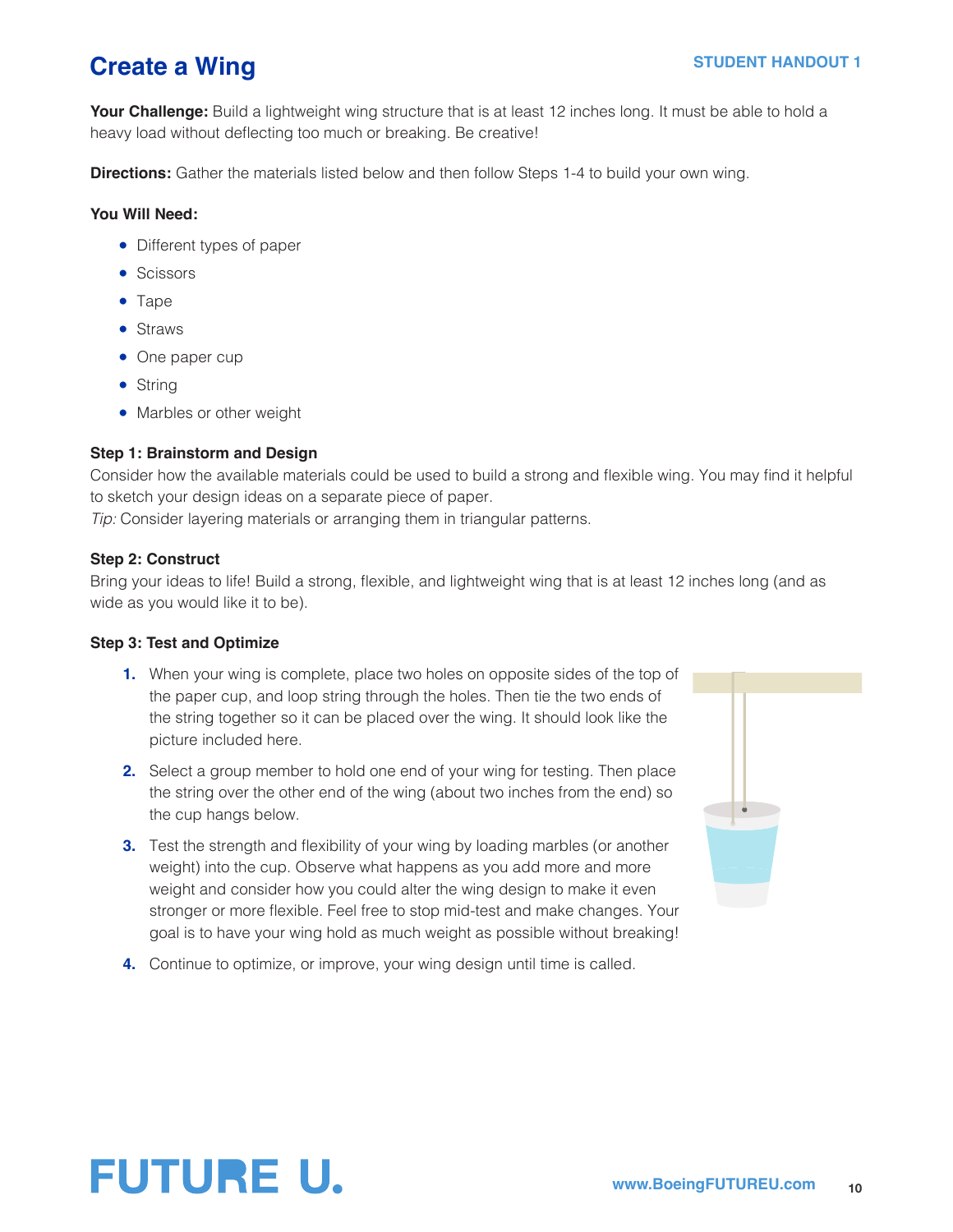**www.BoeingFUTUREU.com 11**

### **Wing Research**

**FUTURE U.** 

**Directions:** See what you can learn about wing design from nature by researching the living creatures below.

As you read and view the suggested sources in each category, record notes about each living thing's wing design, flight patterns, and/or how they fly. Then consider what information might be helpful as you begin to design new drone wings, and record this in the third column.

| Insect /<br><b>Animal</b> | Key facts about their wing design, flight<br>pattern, and/or how their bodies have<br>adapted to successfully fly | How may this help us as we design new<br>drone wings? |
|---------------------------|-------------------------------------------------------------------------------------------------------------------|-------------------------------------------------------|
| <b>Butterflies</b>        | Research:<br>• youtu.be/zfpXW3xJXml<br>· sciencefocus.com/nature/why-dont-<br>butterflies-fly-in-straight-lines   |                                                       |
| <b>Bats</b>               | Research:<br>· youtu.be/tYzOwACodwY<br>livescience.com/1245-bats-efficient-flyers-<br>$\bullet$<br>birds.html     |                                                       |
| <b>Bees</b>               | Research:<br>· askabiologist.asu.edu/how-do-bees-fly<br>· youtu.be/yRE2rMIXvyU                                    |                                                       |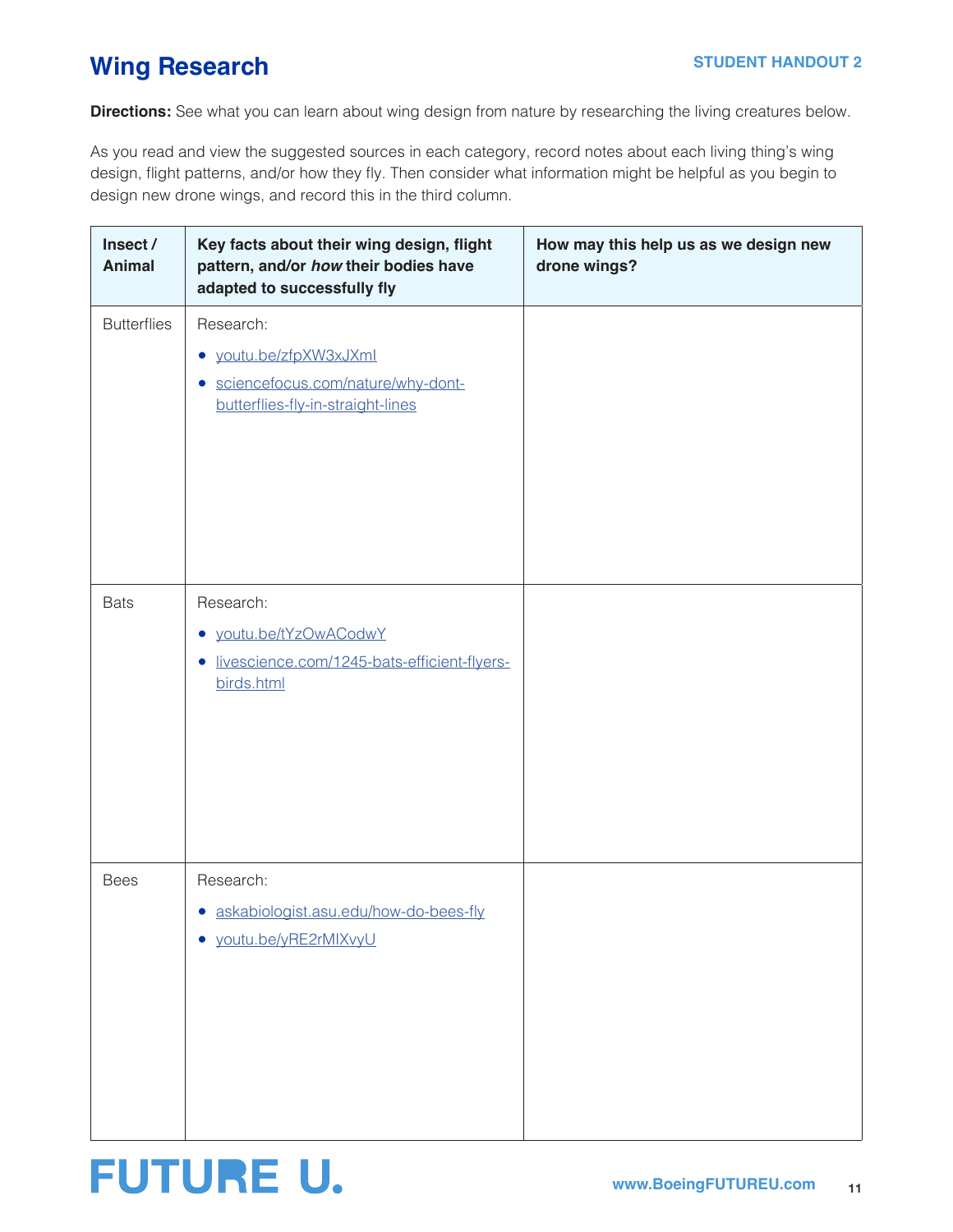# **Wing Research STUDENT HANDOUT 2**

| Insect /<br><b>Animal</b>                                    | Key facts about their wing design, flight<br>pattern, and/or how their bodies have<br>adapted to successfully fly                              | How may this help us as we design new<br>drone wings? |
|--------------------------------------------------------------|------------------------------------------------------------------------------------------------------------------------------------------------|-------------------------------------------------------|
| Flying<br>Snakes                                             | Research:<br>· popularmechanics.com/science/animals/<br>a33289391/flying-snake-physics/<br>Tip: Undulate means to move smoothly<br>up and down |                                                       |
| Flies                                                        | Research:<br>• wired.com/2015/01/flies-fly/                                                                                                    |                                                       |
| Additional<br>Flying<br>Insect /<br>Animal of<br>your choice | Sources used:                                                                                                                                  |                                                       |

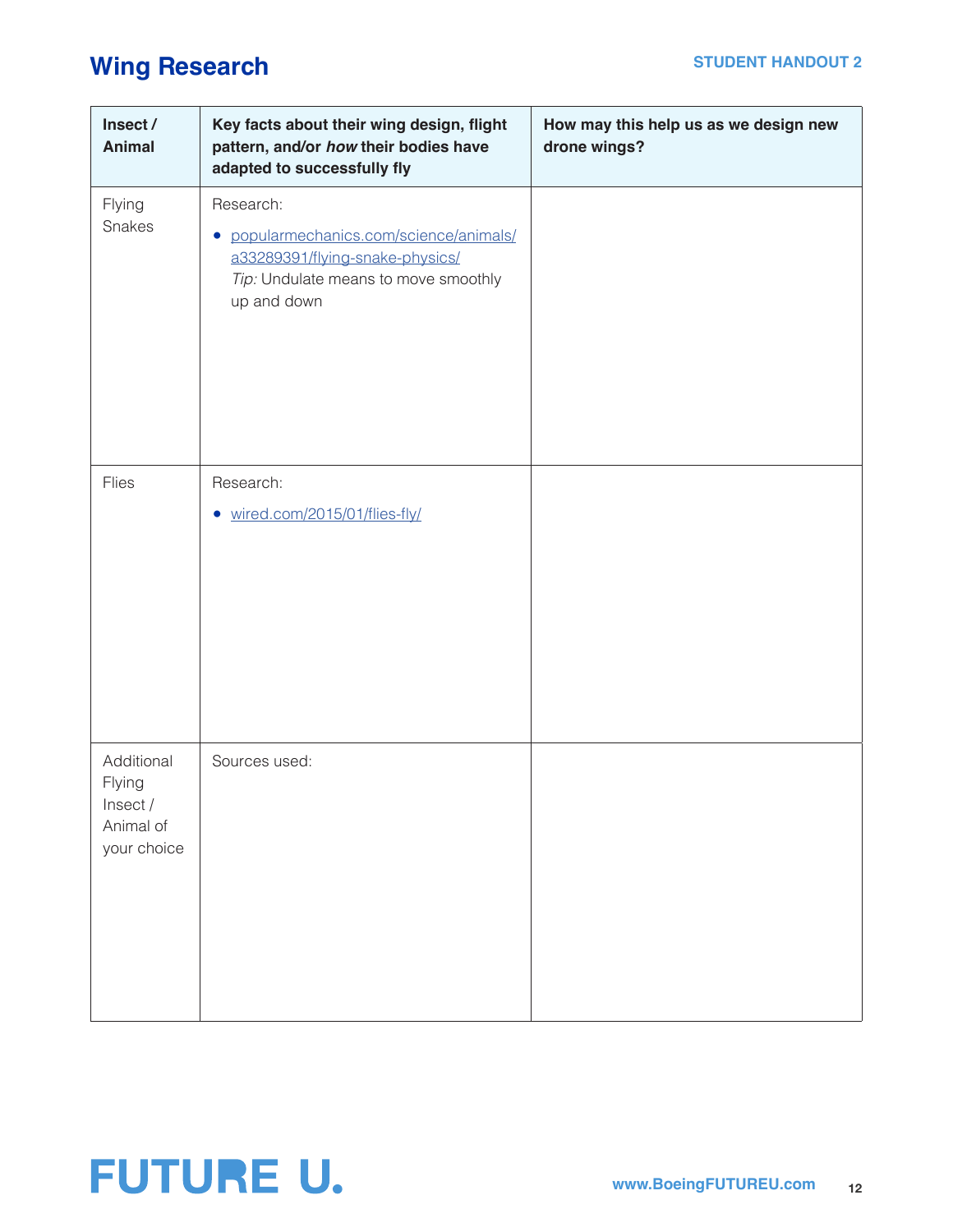# **Primary Drone Designs STUDENT HANDOUT 3**

Multi-Rotor Drone



Fixed Wing Drone



Single Rotor Drone **Hybrid Drone** Hybrid Drone





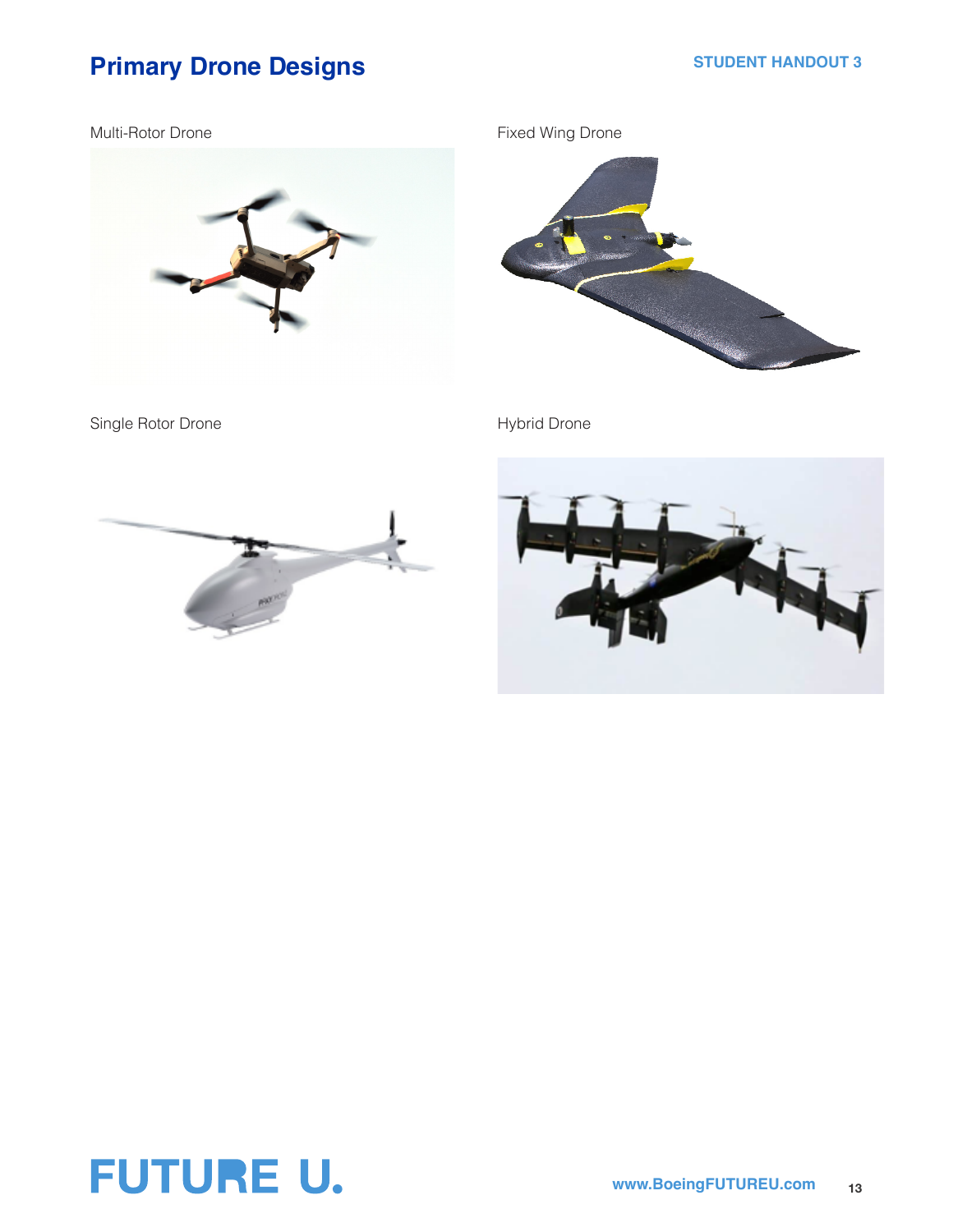# **Biomimicry Redesign Manual Strup STUDENT HANDOUT 4**

 $#_$ 

**Directions:** Apply what you have learned to create an innovative drone wing design that is strong, lightweight, and flexible. You must:

- Decide whether you will optimize an existing drone wing design *or* begin a completely new design.
- Incorporate wing characteristics from at least **two** different living things.
- Draw a 2D sketch of your design in the box below. Your sketch must include labels that describe your key design decisions, including *why* you made each decision and the animal/insect it is mimicking.
- Create a 3D prototype of your 2D sketch using modeling clay.

**FUTURE U.**